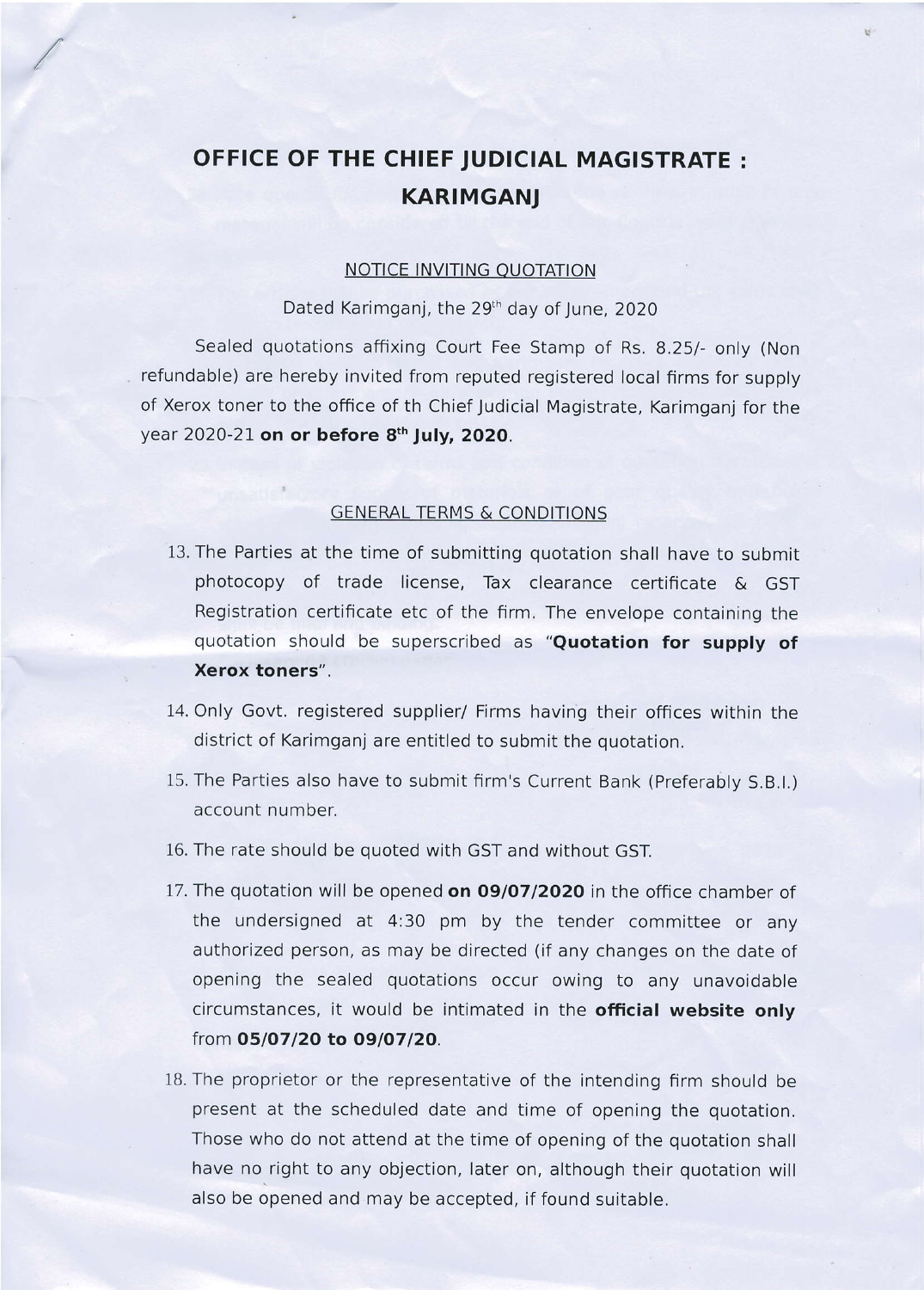- 19. No further communication shall be made in this regard.
- 20. Rate quoted for each item will be final and no hike in price of any material will be considered till the end of this financial year wherever required.
- 21. The articles will be purchased as per requirement and the same shall have to be delivered immediately.
- 22. The Chief Judicial Magistrate, Karimgani reserves the right not to accept or reject any or all quotation in part or full and shall not be bound to accept the lowest price.
- 23. ln case of violation of terms and condition of quotation document or unsatisfactory supply of materials or of poor quality and below standard, Chief Judicial Magistrate, Karimganj reserves the right to terminate the contract by giving intimation to supplier immediately.
- 24. The decision of the Chief Judicial Magistrate, Karimganj in all respect shall be final and binding.

Enclosed: 03 (Three) pages.

Chief Judicial Magistrate Chief Jual Magistrate

**Karimganj** 

 $Memo~No$  $N$  $100$  $R/2020$  $585-86$ 

Date: 29<sup>th</sup> June, 2020

## Copy to:

- 3) The System Officer, Karimganj. He shall upload the same in the official website.
- 4) Notice board.

Chief Judy Magistrate Chief Judical Magistrate

Karimganj